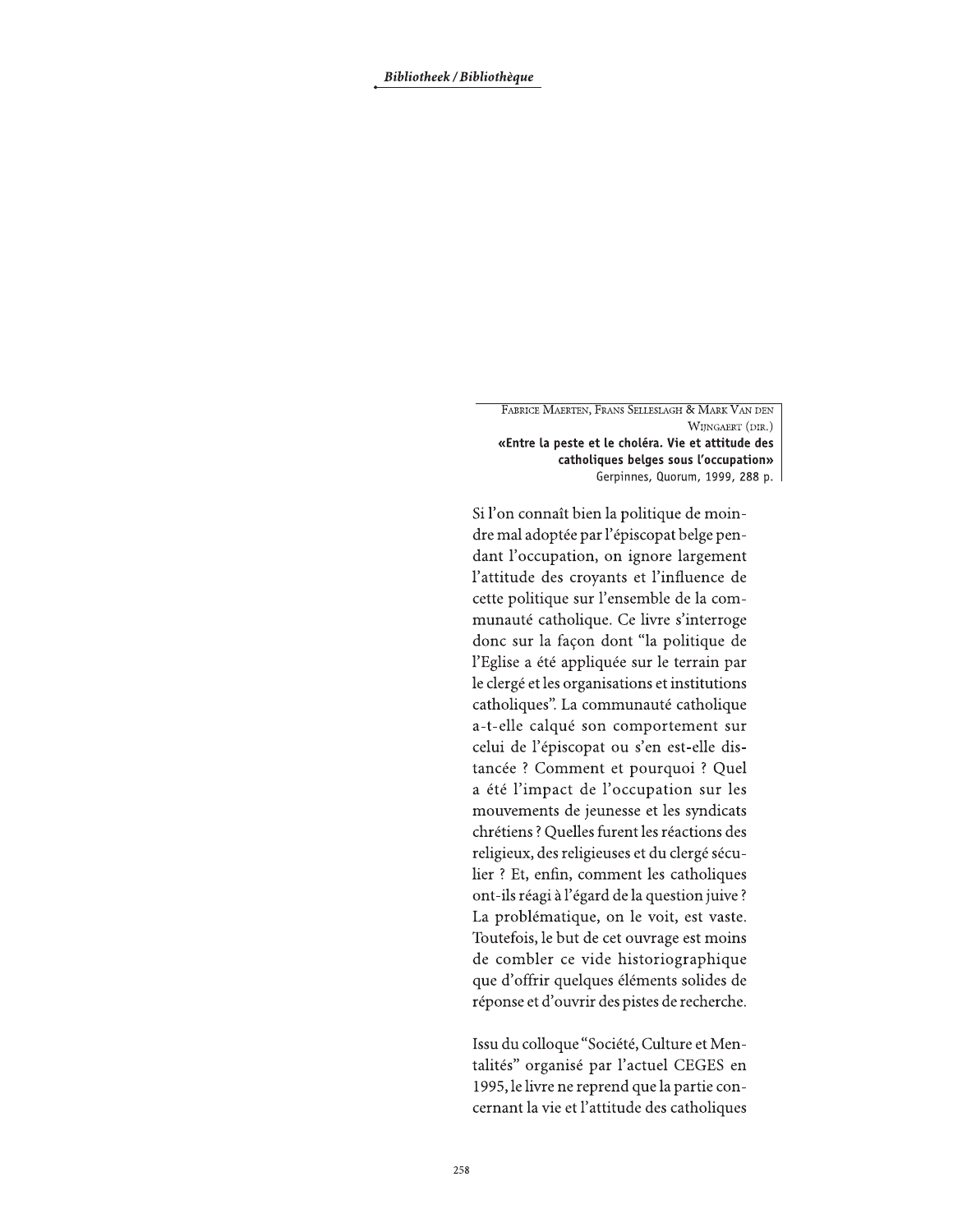sous l'occupation, mais y ajoute quatre nouvelles contributions. On se réjouira de la place faite aux jeunes chercheurs (mémoires de licence, séminaires, etc.). Certes, comme souvent, les contributions sont de valeur et d'ampleur variables, mais cela ne nuit pas à l'ensemble de l'ouvrage. La première partie, d'une remarquable clarté, plante le décor. Mark Van den Wijngaert rappelle l'attitude de l'épiscopat belge et met en perspective les différentes contributions, ce qui assure la cohérence du livre. Fabrice Maerten, quant à lui, s'attache à poser les questions aujourd'hui sans réponse, ouvrant ainsi le champ de la recherche.

A la veille de la Seconde Guerre mondiale, le pilier catholique est extrêmement puissant en Belgique. Cette position est renforcée sous l'occupation, car l'Eglise catholique est la seule institution d'avantguerre à se maintenir intacte tout au long du conflit. Le principal objectif de l'Eglise-institution est alors bel et bien la perpétuation de son pouvoir et la sauvegarde de son autonomie. C'est pourquoi elle refuse de collaborer avec le régime nazi, mais reconnaît la Militärverwaltung comme pouvoir de fait. Le cardinal Van Roey appelle les croyants à suivre les directives de l'occupant, mais dans les limites des conventions internationales. Il autorise aussi l'adhésion à l'UTMI de la majorité des dirigeants des syndicats flamands, tout en ne réprouvant pas l'abstention des responsables des syndicats wallons. En effet, la CSC, majoritaire en Flandre, doit être protégée. Pour cela il faut éviter une suprématie du VNV au sein de l'UTMI. Néanmoins, la rupture au sein de la CSC provoque de multiples ressentiments, même si l'aile flamande fait machine arrière dès août 1941. Cette politique d'accommodation est menée tant que l'occupant respecte l'autonomie de l'Eglise. Dès 1938, d'ailleurs, le Cardinal avait proclamé l'incompatibilité entre la doctrine chrétienne et l'idéologie nazie. En 1941, il condamne toute forme de collaboration, car il juge celle-ci en contradiction à la fois avec le christianisme et le patriotisme.

Un des principaux éléments constitutifs de l'attitude du cardinal Van Roey est son attachement à la monarchie, ce qui le porte à adopter entièrement les vues de Léopold III. La lettre épiscopale du 2 juin 1940, d'ailleurs, soutient le Roi et condamne le gouvernement Pierlot. Cette lettre a un grand retentissement en Belgique. Mais l'analyse montre que l'enthousiasme est alors plus grand du côté flamand que du côté francophone. En effet, un petit groupe de catholiques - essentiellement des francophones - n'acceptent pas l'occupation et se démarquent ainsi du Cardinal et du Roi. Mgr Kerkhofs, évêque de Liège, est la figure emblématique de cette mentalité : dans sa lettre du 6 juin 1940, il invite ses diocésains "à ne pas accepter l'agression allemande et à adopter une véritable attitude patriotique, mais sans provocation inutile". En outre, il y rend hommage au Roi ainsi qu'au gouvernement. Le contraste entre l'attitude de résistance de l'évêque de Liège et la résignation du Cardinal est flagrant.

Toutefois, si le Cardinal est d'avance prêt à accepter un régime autoritaire sous la houlette royale, il réagit à toute ingérence du pouvoir occupant dans ce qu'il considère être les affaires de l'Eglise. De ce fait, les tensions croissent à partir de 1942 et en 1943, le Cardinal proteste publiquement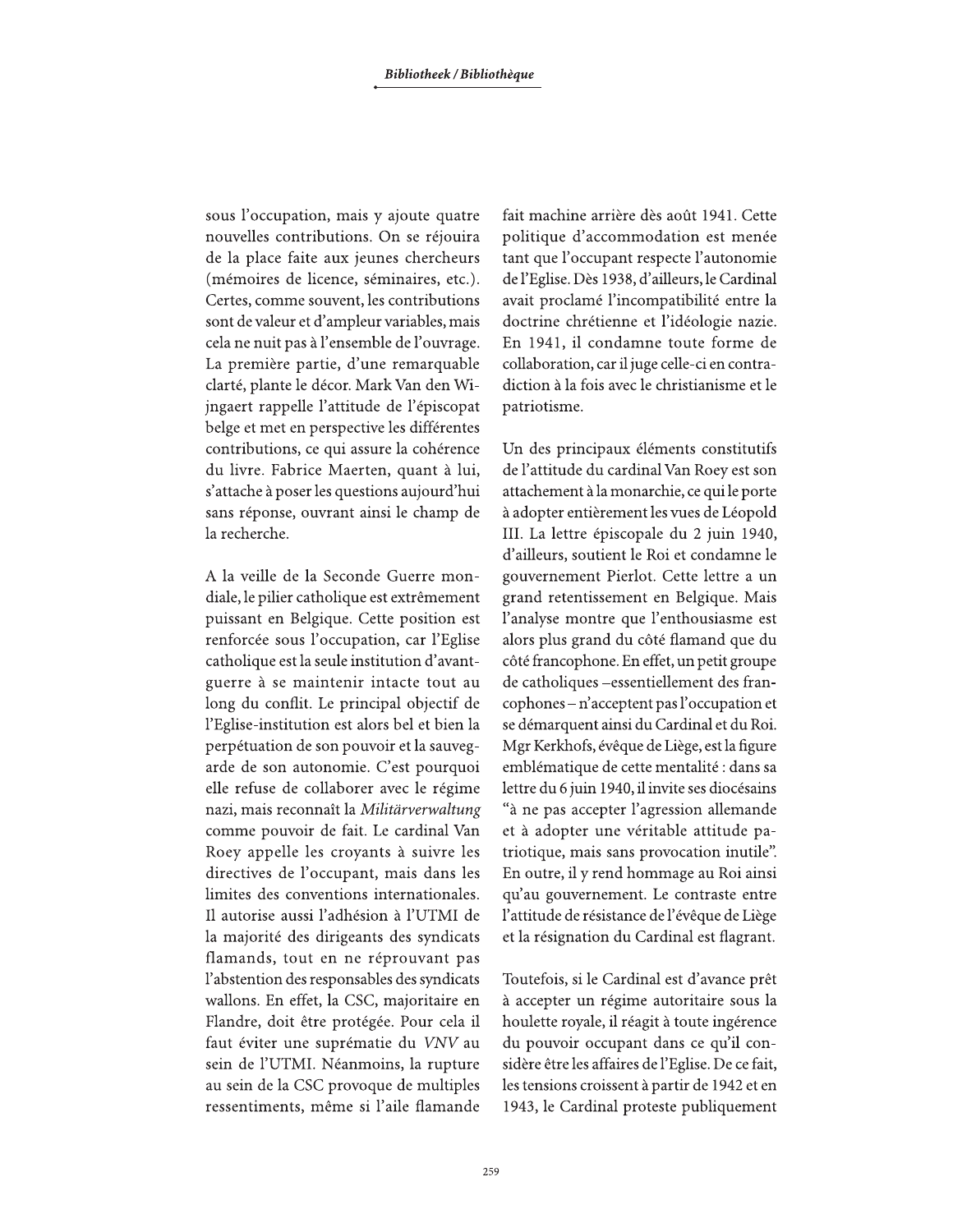contre le travail obligatoire et l'enlèvement des cloches. D'aucuns lui reprocheront d'ailleurs d'avoir mêlé ces deux aspects si différents. En outre, l'épiscopat belge - Mgr Kerkhofs compris - ne s'est jamais prononcé sur la question juive. Mais quoi qu'il en soit, les crispations entre l'Eglise et l'occupant se feront de plus en plus vives ce qui augmentera le prestige de celle-ci au sein de la population belge.

Dans l'ensemble, il apparaît que l'attitude du cardinal Van Roey a contribué à éloigner le monde catholique de la tentation de collaborer avec l'occupant et que ses silences prudents ont laissé la voie ouverte aux croyants pour résister et participer au sauvetage des Juifs. Mais la base chrétienne a-t-elle suivi cette voie ? La suite de l'ouvrage nous offre des enquêtes de terrain sur la société civile d'abord, le monde ecclésiastique ensuite et la question juive enfin. L'analyse de deux mouvements de jeunesse catholiques flamands, le Chirojeugd et le VVKS, confirme que les responsables religieux ont protégé leurs ouailles de la collaboration mais ne permet pas d'affirmer qu'ils aient suscité un esprit de résistance à l'occupant. On regrettera ici l'absence de contribution relative aux mouvements de jeunesse catholiques de la partie francophone du pays, étude qui aurait permis d'intéressantes comparaisons. Le Chiro, créé sous l'occupation, privilégia la dimension strictement religieuse, tandis que le VVKS s'attacha à la mise en valeur du caractère flamand. En 1942, les deux mouvements entrèrent en conflit pour le recrutement de leurs membres, le VVKS étant considéré au sein de l'Action catholique comme un concurrent parce qu'il était relativement indépendant visà-vis de la hiérarchie ecclésiastique. Ceci

explique pourquoi l'occupant essaya de l'associer à la formation d'un mouvement de jeunesse unique. Mais l'autorité spirituelle mit rapidement fin aux négociations. La réponse de l'occupant fut d'accentuer son contrôle sur le VVKS et de le contraindre à restreindre ses activités.

L'analyse du monde ecclésiastique retrace l'attitude des clergés régulier et séculier face à l'occupation. Cette fois, c'est la partie francophone du pays qui est sur-représentée. Les différentes contributions de cette partie se rejoignent. Les prêtres et les religieux, comme le reste de la population, souffrirent des restrictions matérielles et morales de l'occupation. Il s'agissait, pour l'essentiel, de survivre quotidiennement et d'éviter les difficultés avec l'occupant. Dans l'ensemble, les activités traditionnelles de l'Eglise l'enseignement, les œuvres caritatives et hospitalières – ont continué normalement, si ce n'est lorsque les bâtiments – couvents et écoles – étaient réquisitionnés par les Allemands. L'aide habituelle aux plus démunis s'est même élargie aux différentes victimes des aléas de la guerre.

Si l'on se base sur l'Enquête Eglise du CEGES, près de 20 % des religieux auraient, d'une façon ou d'une autre, fait de la résistance. Pour le Hainaut, F. Maerten estime que 13 % des prêtres étaient affiliés à un réseau de résistance alors que, pour l'ensemble de la population, on ne dépasse pas les 5 %. L'engagement du monde ecclésiastique dans la résistance est donc non négligeable. Toutefois on trouve relativement peu de religieux et de prêtres dans les services de renseignements et les filières d'évasion et moins encore dans la résistance armée – ils sont même totalement